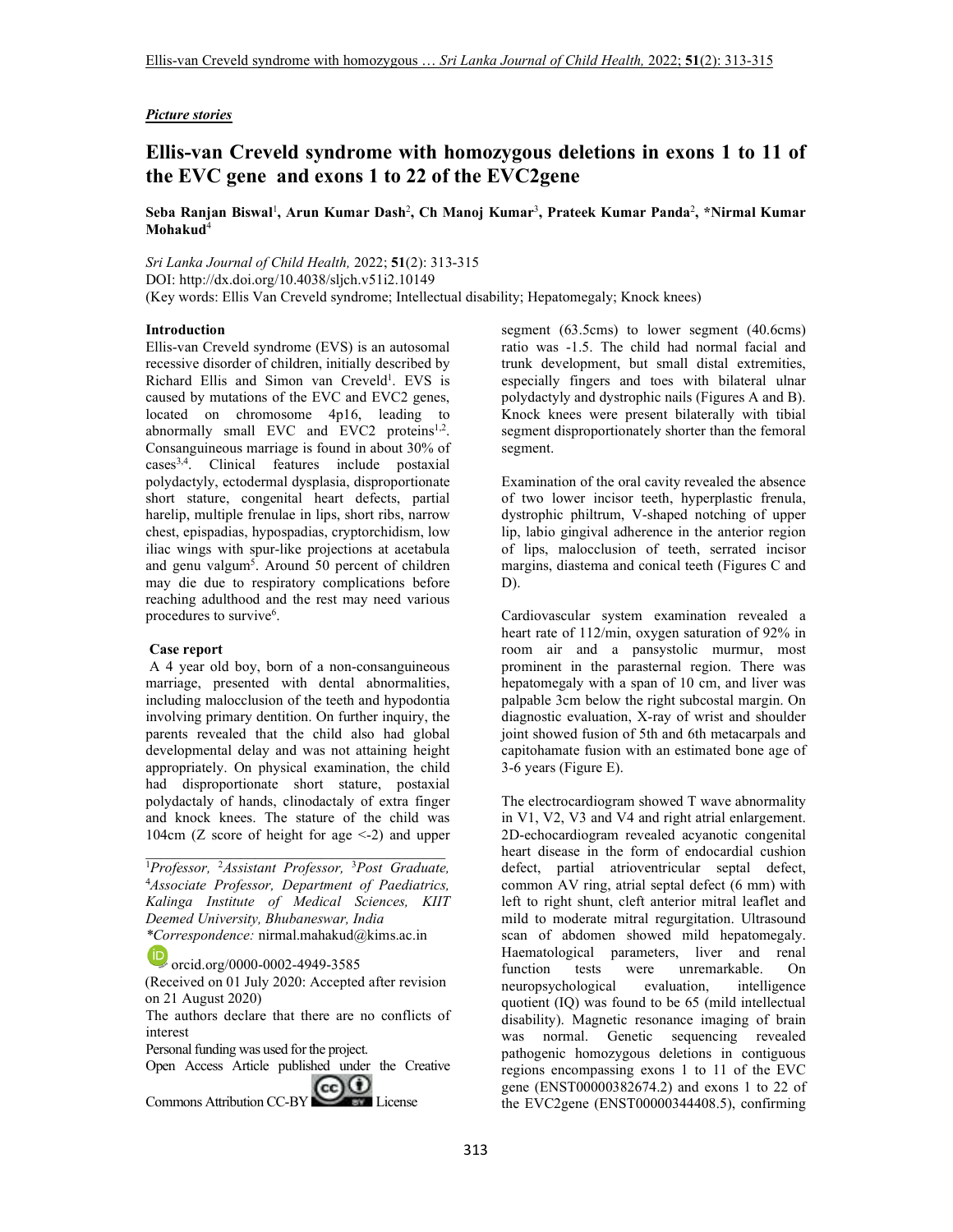the diagnosis. Deletions involving these particular exons of these two genes were not found in the genetic database ClinVar.

The child is currently planned for dental reconstruction and correction surgery for acyanotic congenital heart disease. The procedure planned for the child is extraction of the unerupted teeth, orthotic intervention in the form of braces for malocclusion of teeth and correction of congenital teeth by composite or fixed crown. The child is receiving occupational therapy and also going to school for formal education. The parents have been provided with appropriate genetic counselling.



Figure A: Tibial segment disproportionately shorter than femoral segment \*Parmission given by parents to publish photograph



Figure B: Polydactyly and dystrophic nails



Figure C: Lower dental arcade showing agenesis of the 2 lower incisors and hypertrophy of labiogingival frenulum



Figure D: Frontal view of the mouth. Multiple musculo-fibrous frenula



Figure E: X-ray wrist showing fusion of 5th & 6th metacarpals and capitohamate fusion with estimated bone age of 3-6 years.

#### **Discussion**

The atypical features observed in our case were intellectual disability, knock knees and mild hepatomegaly, which have been observed only in a minor proportion of children with EVS. Gupta *et al* in 2017 reported correction of a case of severe genu